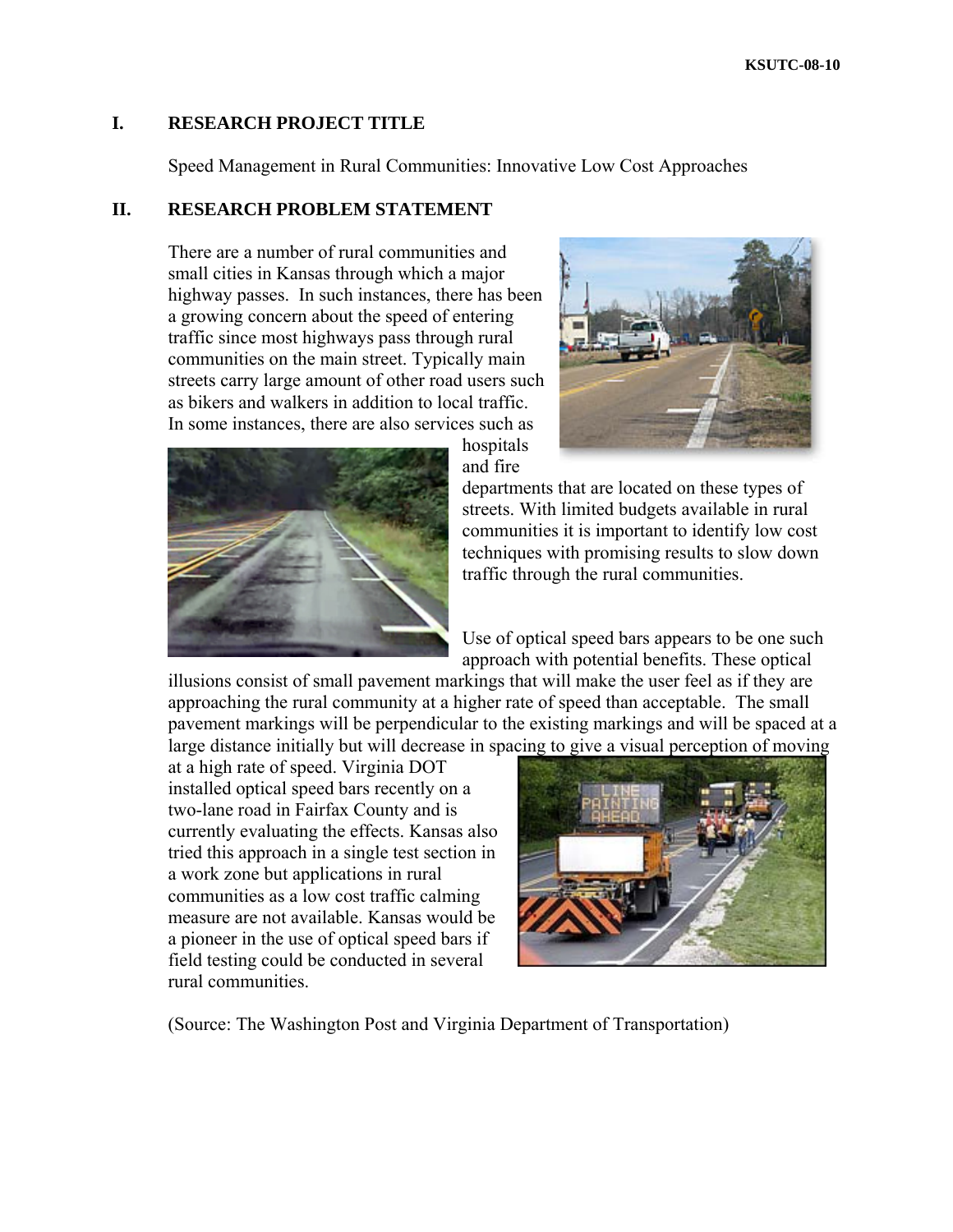# **III. RESEARCH OBJECTIVES**

The main objective of this study is to evaluate the effectiveness of using optical speed bars in reducing the speeds of cross-through traffic in rural communities. Following are the major tasks that will be completed in accomplishing this objective.

- Conduct a detailed literature review regarding the use of optical speed bars in various applications both in US and other countries where they seem to have been successful.
- Identify several (at least 3-4) rural communities through which speeding has been an issue due to the fact that a major highway is passing right across. One potential test site will be U.S. Highway 36 entering Atwood, Kansas where speeding has been an issue. (Source: Michael Terry, KDOT- Atwood Construction Office). Initial posted speed limit of 65 mph on Highway 36 is reduced to 35 mph when it passes through Atwood.
- Collect speed data for the "Before" condition using a methodology that is not visible to the drivers to recognize the existing high rates of speed through the communities.
- Work with the Kansas Department of Transportation to install optical speed bars to give the visual perception that the drivers are going too fast. Variation in spacing will be decided based upon current practices, and if necessary several different patterns will be utilized.
- Collect speed data under the "After" condition, again using an approach that is not obvious to the drivers.
- Analyze the data to see whether there are significant differences in speeds between before and after conditions. If possible, control for other variables among the communities to make a more accurate comparison.
- Make recommendations regarding the effectiveness of using optical speed bars as a low cost traffic calming measure suitable for rural communities.
- Document the study in a final report.

### **IV. ESTIMATE OF FUNDING AND RESEARCH PERIOD**

*Research Period:* 18 months from the beginning of the project. *Funding:* Estimated project cost is \$ 82,000.

### **V. URGENCY AND POTENTIAL PAYOFF**

As highway agencies are seriously looking at new ways of improving highway safety with tighter budgets, application of optical speed bars seems to be a perfect fit since they are super low tech and low cost. This method could yield very promising results in reducing speeding through rural communities since it is difficult to maintain high levels of enforcement. Therefore this project is expected to have a very high payoff potential.

# **VI. IMPLEMENTATION STRATEGY**

Based on the findings of the project, recommendations/guidelines will be developed regarding the use of optical speed bars as a measure to reduce speeding through small